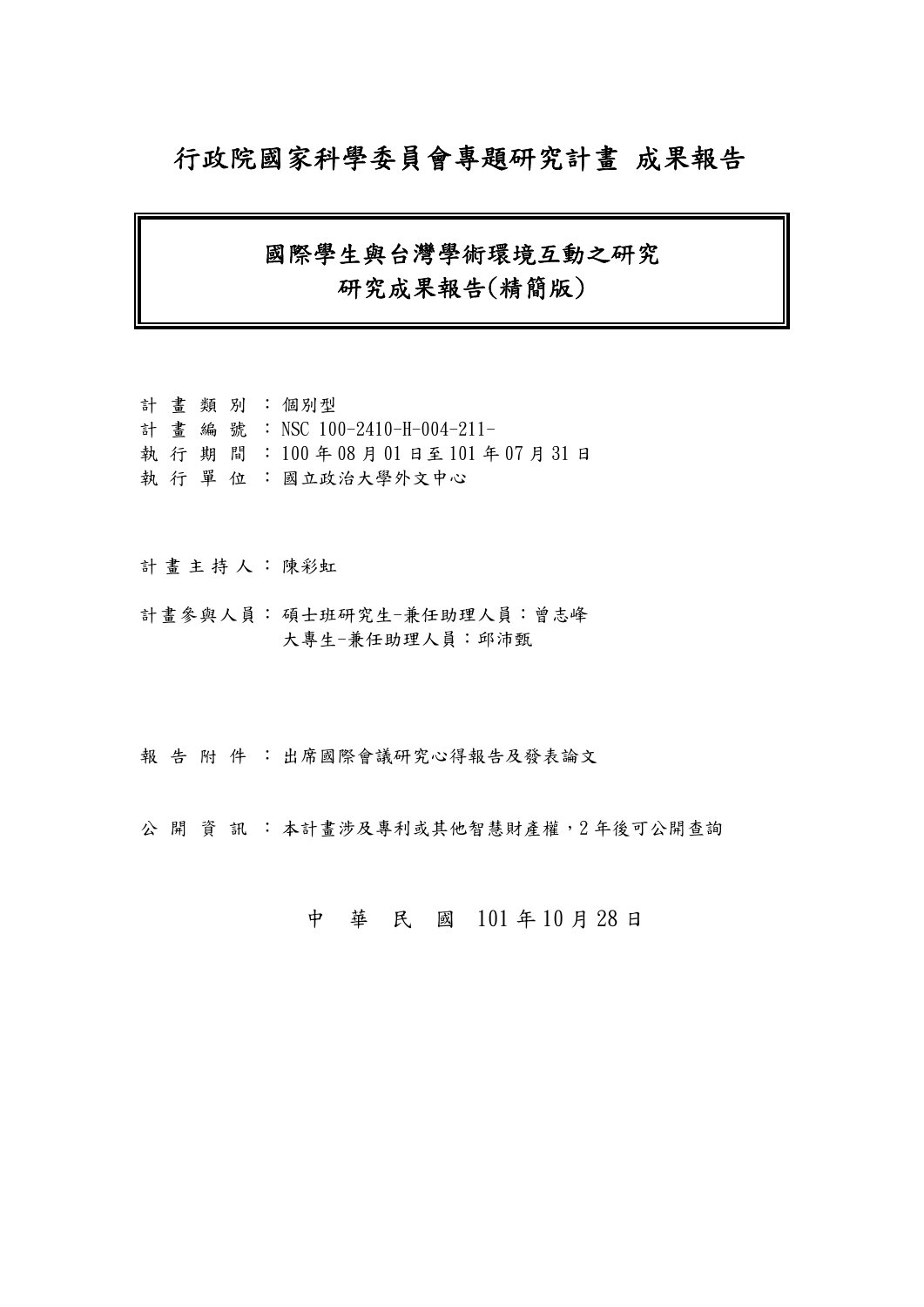- 中 文 摘 要 : 這項研究探討西方學生在台灣高等教育的學習經驗。研究對 象為在同一所大學就讀,三十五位來自拉丁美洲、北美洲和 歐洲的學生。研究重心放在這些學生由其成長文化所帶進台 灣環境的學習傾向與他們在台灣所碰到的教學方式兩者之間 的互動。研究結果顯示學生在母國及地主國兩種不同的教育 文化之間經驗到很大的衝擊。這份報告討論本研究的其中一 部分結果,即學生對他們在該大學所經驗到的課程內容和老 師的教學方法的敘述及看法。
- 中文關鍵詞: 國際學生、高等教育、學術適應、跨境教育
- 英 文 摘 要 : This study explored Western students 'learning experiences at a Taiwanese university. The participants were 35 undergraduate and Master`s students from Central America, North America and Europe. The study focused on the interaction interplay between their educational dispositions and the teaching practices they encountered at the Taiwanese university. Findings of the study indicate that the students experienced a clash in the educational cultures of their home and host countries. This report discusses the students ' perceptions of the course content and teaching methods they experienced at the university.
- 英文關鍵詞: international students; higher education; academic adaptation; cross-border education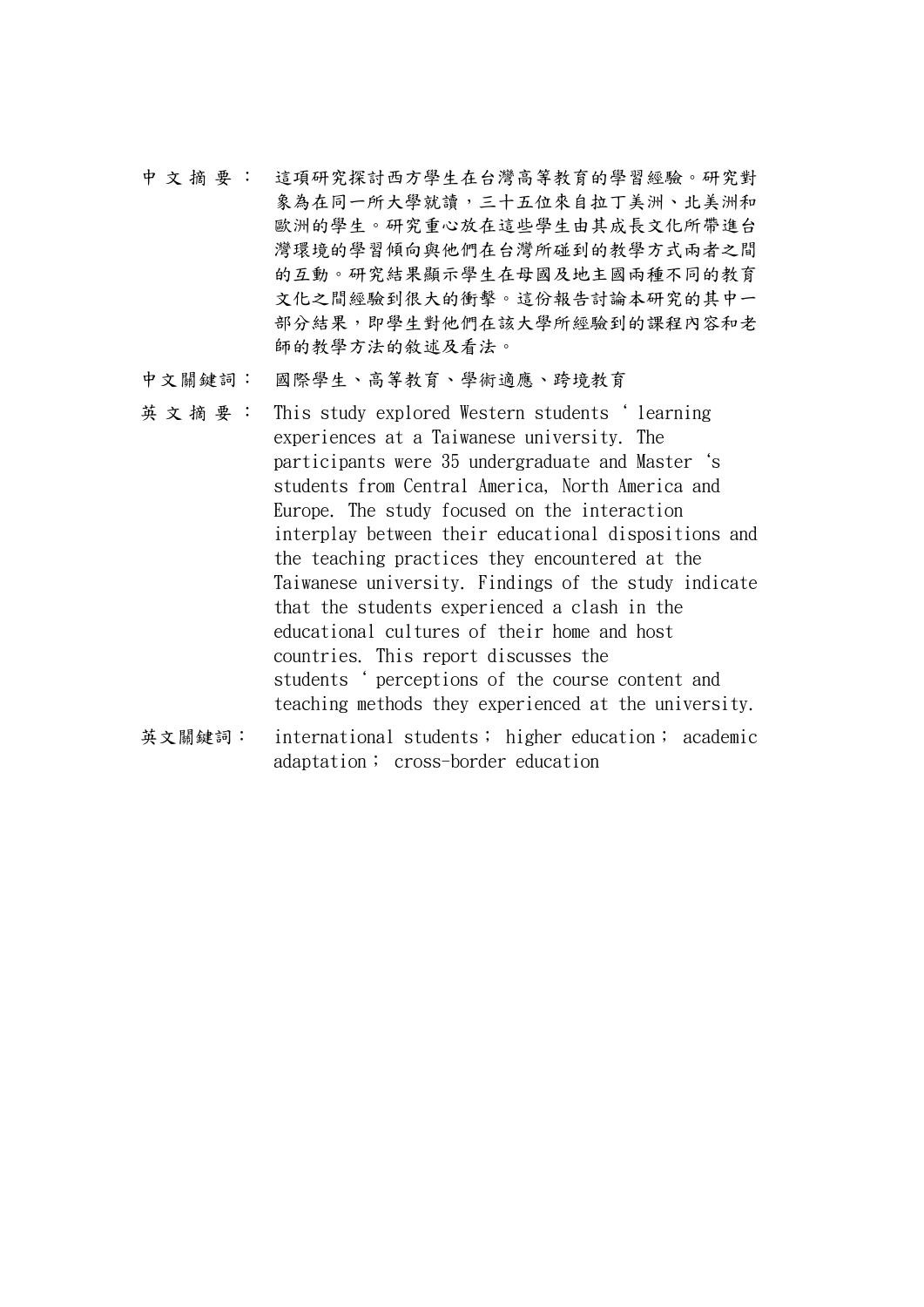## **Negotiating a new learning culture: How international students adapt to the Taiwanese academic environment**

#### **Introduction**

Internationalization has been a major catalyst for recent changes in higher education worldwide. To increase its global competitiveness, the Taiwanese government has followed this trend and has been actively seeking to internationalize its universities since 2004 (Ministry of Education, 2004). One main strategy has been to increase the population of international students (Ministry of Education, 2009). Statistics show that the number of international students in Taiwan has steadily increased over the years (Education Statistics, n.d.). It can therefore be expected that in the years to come, Taiwan will face the challenge of educating students from countries of different educational cultures. To be able to retain these students as well as to attract new ones, it is essential that Taiwan provide them with quality education. However, currently, we have little understanding of these students' conceptions of and beliefs about learning, and also their academic adaption to Taiwanese higher education. While there are a growing number of reports about the international student market and strategies for attracting overseas students to Taiwan (e.g., Chang, 2010; Chu, Chu & Jin, 2010; Liu & Sheu, 2008), rather less attention has been paid to these students' educational experiences in Taiwan.

Roberts, Chou and Ching's mixed methods study (2010) investigated 88 students' social and academic adjustment at a university in northern Taiwan. Using focus group and survey data, they outlined the 'pull' factors that affected foreign students' decisions to study in Taiwan; their satisfaction with their choice of the university; and their perceived benefits and challenges of studying at the university. Findings related to students' academic experience include students reporting choosing the university because of its reputable Mandarin Chinese study programs and "environment conductive to learning" (p.160). Unfortunately, the authors did not provide further details regarding why the particular Mandarin programs were considered by the students to be an attraction or which aspects of the environment were viewed by the students as being able to facilitate their learning. In terms of challenges, an interesting finding of the research is that the students rated "memorizing Chinese characters" as the greatest obstacle, as they were not used to learning through memorization. One limitation of this study is that the sample consisted of only students enrolled in the Mandarin Study Program. As such, the findings may not reflect the experience of students undertaking degree programs, whose sojourn is usually longer and who may have fewer language barriers.

Jenkins and Galloway (2009) conducted a similar but larger-scale quantitative study on foreign students' adjustment problems across 15 Taiwanese universities. They surveyed 1,174 foreign students enrolled in both degree and non-degree programs, and 189 university personnel involved in international student affairs. The majority of the student participants were from Asia. The research used modified versions of the Michigan International Student Problem Inventory (MISPI), which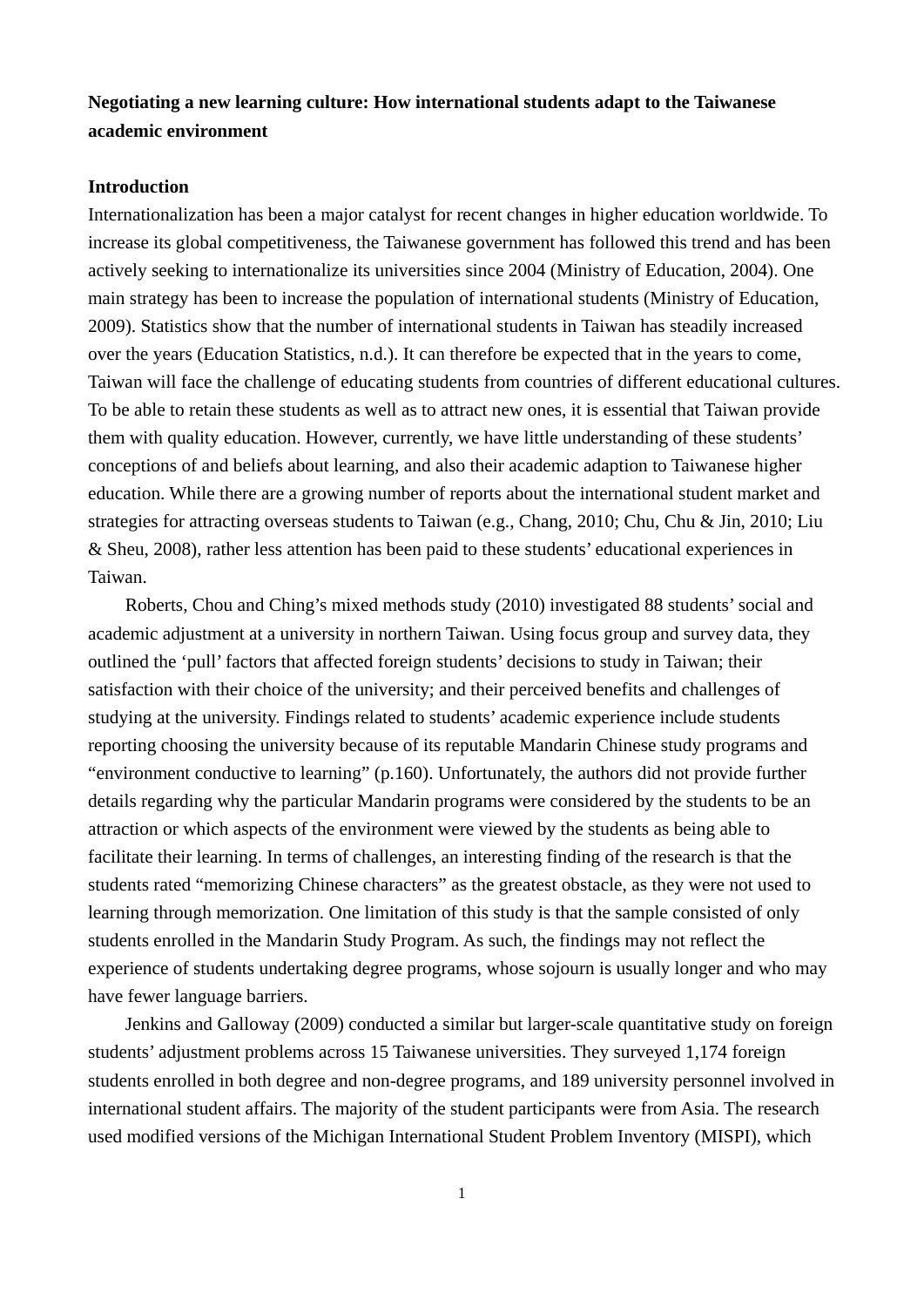asks respondents to rate a number of adjustment problems foreign students may encounter, including admissions, orientation services, academic advising, student activities, financial aid, and the English and Chinese languages. Comparing students' and the staff's responses, Jenkins and Galloway concluded that foreign students in Taiwanese universities encountered relatively minor adaptation problems and that university personnel tended to overestimate the severity of these problems. It should be noted that in measuring the extent of adjustment problems, the study made no distinction between the experiences of degree and non degree-seeking students. This is a limitation of the study, as the purpose of sojourn may greatly influence one's perception of the problems they encounter.

In terms of research that has focused on degree-seeking international students' adaption, Shih's study (2006) involved 69 undergraduate and graduate foreign students in a Department of Tropical Agriculture and International Cooperation at a university in southern Taiwan, most of whom were from Central America. The research utilized a questionnaire containing both fixed-response and open-ended questions to identify the factors that motivated the students to study in Taiwan as well as their views of a culture field trip organized by the university. Shih found that in addition to scholarships and Taiwan's reputable economic achievements, a high quality educational system and learning environment were also the reasons why the students chose Taiwan as the host nation. However, the study did not provide explanations of these findings.

Finally, Lee's survey study (2004) examined foreign students' needs and adjustment problems based on the variables of gender, age, marital status, education level, length of stay in Taiwan and country of origin. The respondents were 346 degree-seeking undergraduate students across 21 universities. Findings that have relevance to the present study are: 1) students reporting more adjustment problems tended to belong to one of these categories – those who are: female, European or American, in the first two years of their study, married, or under 20 years of age; 2) first-year students had greater needs in the area of language communication, while second-year students reported more academic needs; 3) European students experienced greater communication needs, American students reported greater social and cultural needs, and Oceania students had more academic and advising needs. Again, there was no discussion of the reasons behind these findings. It would be of interest, for example, to learn why there were more barriers to European and American students' adaption; why second-year international students perceived greater academic needs than first-year international students; and most importantly, what kinds of academic challenges the students had experienced.

Although these studies discussed international students' adaptation in Taiwanese higher education, academic adaptation was not their major focus. That is, these studies did not investigate how the students negotiated the pedagogic practices they experienced in academic settings. This study, therefore, aimed to bridge this gap in the literature by exploring in depth what international students, particularly Western students, encounter in the Taiwan learning environment.

2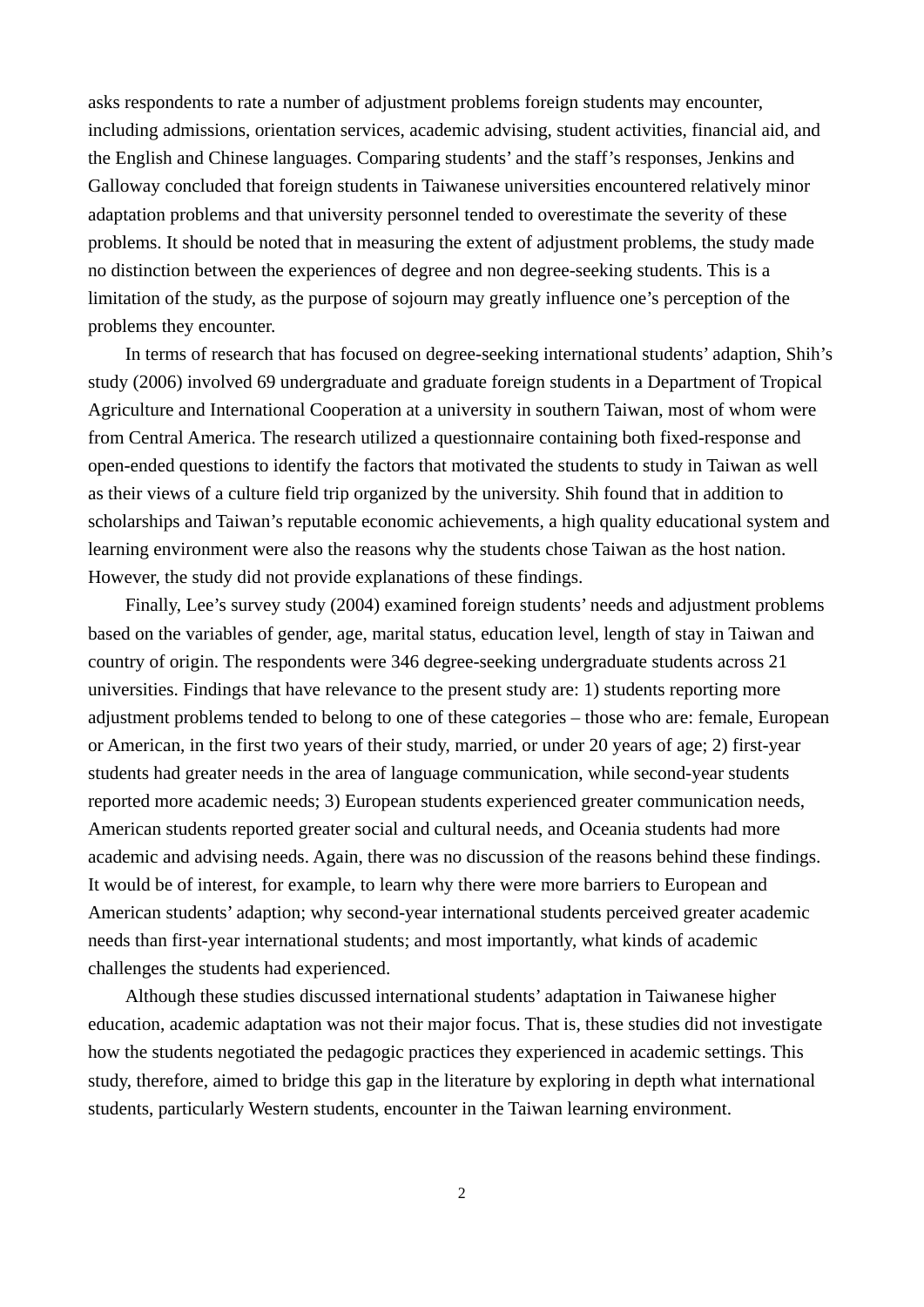#### **Methodology**

The study was conducted at one of the major host universities of international students in Taiwan. The following research questions were formulated to anchor the research:

- 1) What are the educational beliefs and values that international students bring with them to the educational context in Taiwan?
- 2) What are the characteristics of the pedagogic practices at the Taiwanese university they attend?
- 3) How do the students negotiate these pedagogic practices?

Participants for the research were 35 undergraduate and Master's students from Central America, North America and Europe. 22 of them were degree-seeking students, and 13 were exchange students. This report only presents findings concerning degree students' experiences. The degree-seeking participants consisted of 9 undergraduate and 13 Master's students and the percentage of males (55%) and females (45%) were closely balanced. They were drawn from the departments of commerce (N=10), social sciences (N=7), liberal arts (N=2) and communication (N=2), with 11 of them in their first year, 5 in the second year, another 5 in the third year, and 1 in the fourth year of study. The students were from eleven countries of origin: the U.S. ( $N=5$ ), Guatemala (N=5), Nicaragua (N=3), Germany (N=2), England (N=1), the Netherlands (N=1), Russia (N=1), El Salvador (N=1), Honduras (N=1), Peru (N=1) and Colombia (N=1). More than 80% of them had studied at university back home before coming to Taiwan, which gave them a point of reference when commenting on the teaching practices they experienced in Taiwan. Finally, although one-third of the participants said they were confident in their Chinese language ability, the majority (86%) were enrolled in English-taught courses.

Each participant was interviewed once for about an hour. All interviews were semi-structured and the questions were open-ended in nature. During the student interviews, participants were asked about their educational experiences in their home countries and their learning experiences at the university. They were also asked to describe the learning activities in their courses, the perceived benefits and challenges of these activities, how they approached the tasks involved, and their evaluation of the learning outcome. All interviews were transcribed verbatim for analysis.

Data analysis was facilitated by the software tool, NVivo 9 (QSR International Pty Ltd, 2010). The analysis started with a provisional list of codes derived from the research questions and the literature review. The data was read closely to generate new codes with an inductive technique to account for emerging issues. The coding categories were be continuously modified until overarching themes emerged.

#### **Results**

The study generated a large amount of data. This section only presents findings related to the second research question. It should be emphasized at the outset that the findings reported here represent the teaching practices as the students experienced them, rather than Taiwanese teaching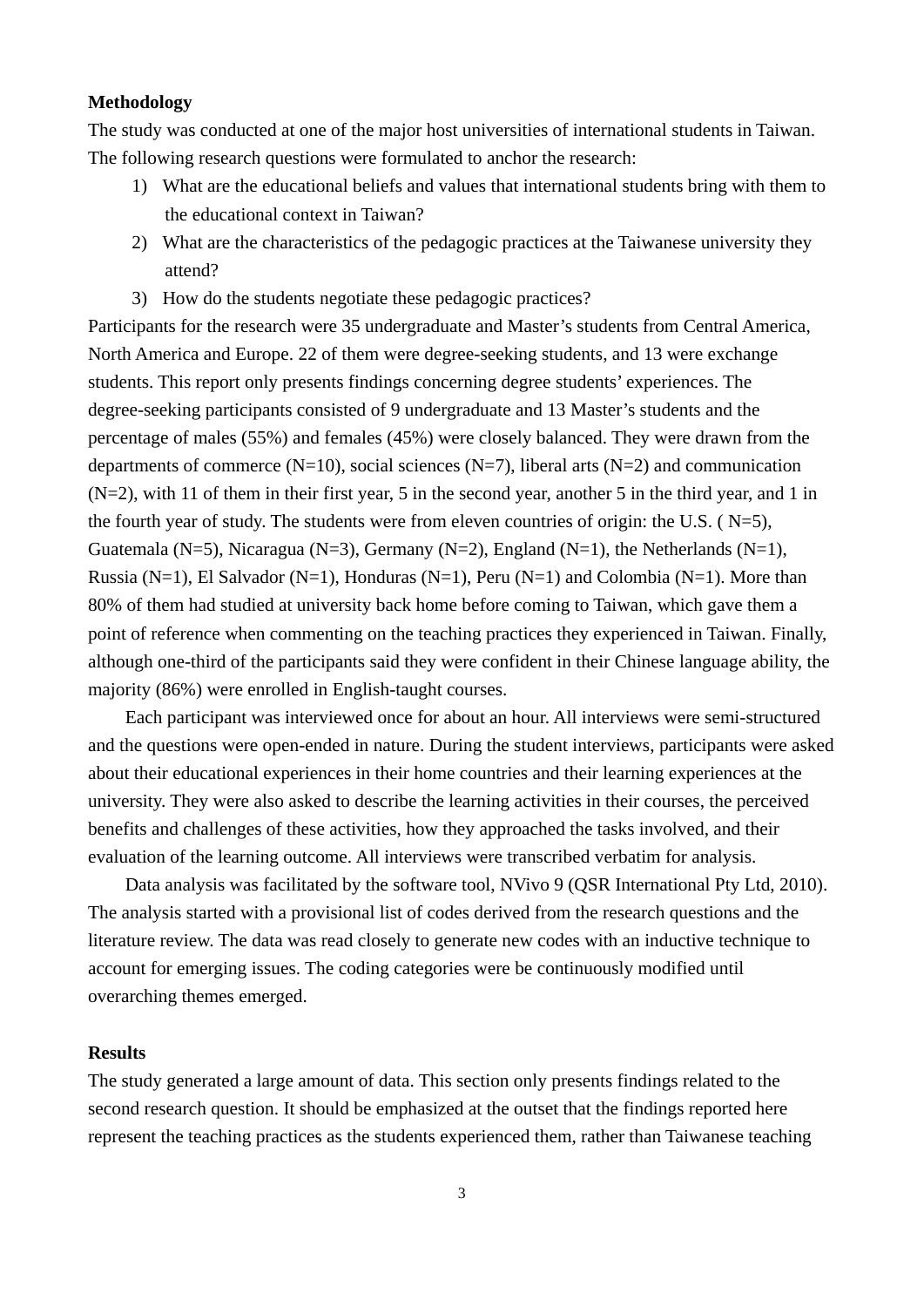practices per se.

#### *What they were taught: Student perceptions of the course content*

One persistent theme running through the data was the focus of the teaching on the course text, whether it was the textbook or reading materials assigned by the teacher. Many undergraduate students found the amount of content covered overwhelming. For example, one said that the courses "take a lot of content very fast … . You just go, knowing something about something, but not deep into the content" (u03, Commerce, Guatemala). Master's students, on the other hand, were split in their opinions of this issue. They said the amount of content varied from course to course. Nevertheless, they shared the observation that the knowledge taught tended to be factual, as illustrated in this German student's comment:

It is extreme amounts of facts which is nothing that German teachers would do. I think what we are being taught in Germany is to access information in a certain way. They are teaching us how to find the key for certain information, how to interpret certain information before which background, and here it is a lot about factual knowledge in a lot of cases. (m13, Social Sciences)

Unanimously, the students expressed the concern that they were not taught how to apply textbook knowledge to real-life situations in their courses. A Commerce participant stated:

The lecture is about the chapter that we read. It doesn't give more added value, you know, like cases where the chapter was applied, companies for example that applied the things that we are discussing and how they were successful or not. Those were the things that I was expecting but basically, it's lecture. (m02, Commerce, Guatemala)

Others also spoke of the teachers relying heavily on examples in the textbook to illustrate the theoretical knowledge being taught. An American student gave her calculus teacher as an example, noting that the teacher would use "really crazy examples for you to work out, [such as] if you're going to design a bridge" (u07, Commerce). For this student, the example was "unrealistic" and not a "real-life application" for a business student, so she did not find it particularly effective for her learning.

Also related to the emphasis on the course text is the repeated comment that most teachers did not tend to draw on their own experiences beyond the classroom in their teaching. In fact, when discussing their favorite courses at the university, all participants highlighted the teacher's professional practices. In business courses, this referred to the teacher's work experience in industries. In courses that required students to conduct research, this meant the teacher's own research experience in the field. For example,

[The teacher is] a CEO from a company who is experienced and knows what he's talking about.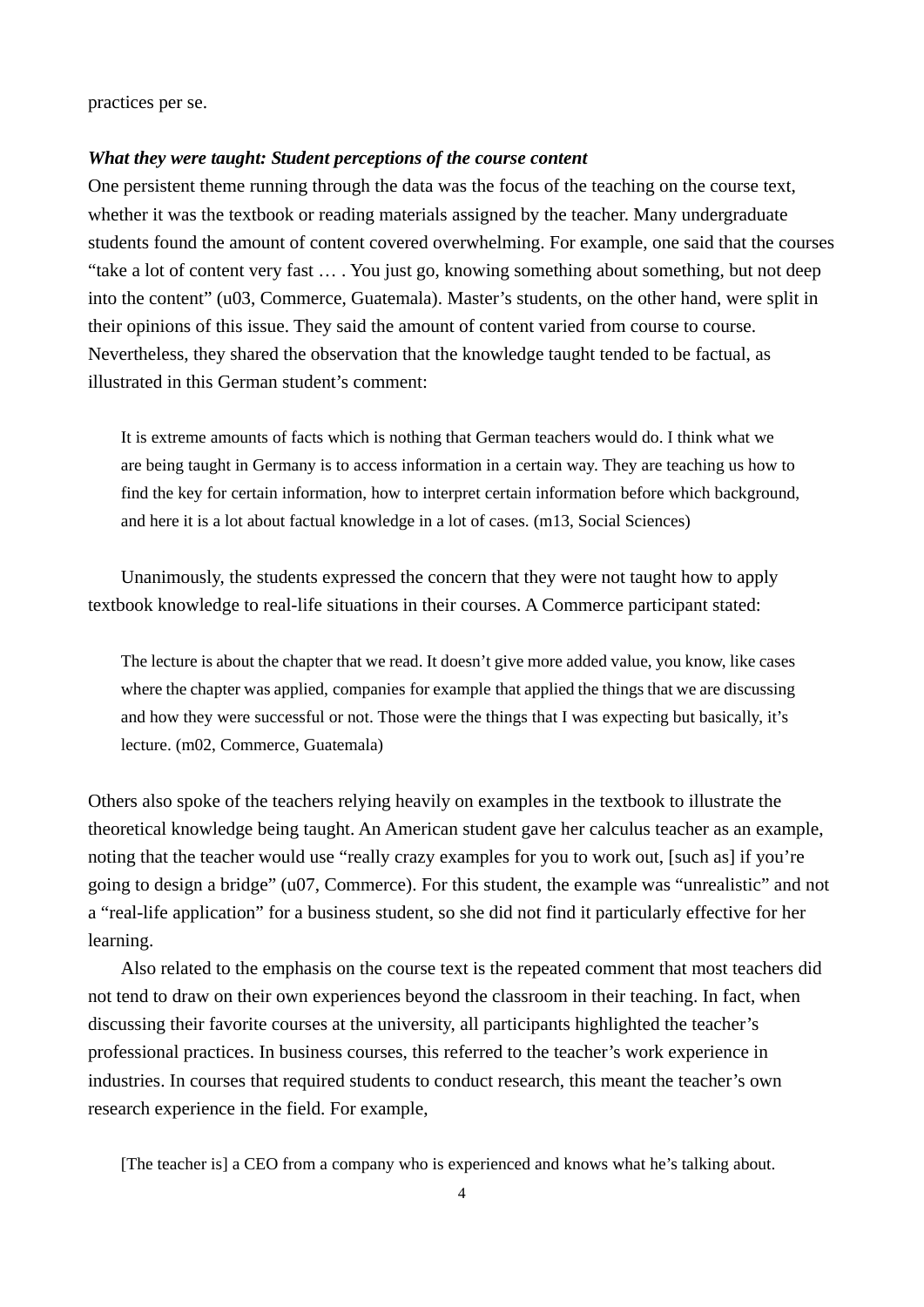So when you ask something, you know you're gonna get the right answer, not the book answer. You're gonna -- the field answer, the experience. (u06, Commerce)

She is living for the topic that she is teaching… . Her topic of research is her topic of teaching and you can really feel the personal involvement in the whole thing and she is teaching something that I cannot access on my own which I think is an extremely valuable thing. (m13, Social Sciences)

Admittedly, not every teacher came with a plethora of work or research experience that they could utilize. However, the following quote suggests that it was not the experience per se but the knowledge that the teacher as a more experienced practitioner in the field had developed from their life beyond the immediate teaching context that the students deemed to be most valuable:

It's more like they know what they're talking about because they've been through; they don't have to say, 'I've been through this and that,' but when they talk, they have this conviction, they know it -- not because it's in a book written by someone random, it's because they know it, they've seen it. (u05, Commerce, Nicaragua)

Unfortunately, in the students' experience at the university, this kind of teachers was in the minority. As one student put it, most teachers "only base their teaching on the book, and they don't [share] any experience they had or [things] they see … to support the reading or the material in the book. They do everything literally and textually" (u03 – Commerce, Guatemala).

#### *How they were taught: Student perceptions of the teaching approaches*

The students were agreeable in the opinion that their teachers had expert disciplinary knowledge and were ready to help them solve problems when approached after class. Nevertheless, the interviews recurrently indicate that the students found the teaching methods they had experienced were lecture-oriented and not sufficiently engaging. The following quote aptly summarizes this view. In the quote, a student was comparing two Taiwanese teachers' lecturing styles, with the first one being a more common practice:

He'll use a PowerPoint and then just kind of read off the PowerPoint and talk a little bit about that. That teaching style for me, and I think for a lot of other international students, is really difficult to get something out of. Although it's very clear, he has all the points written down like that, it's kind of monotonous and it's hard not to fall asleep. My [other] teacher is really great. He'll move around … . And there is a lot of interaction. It's a lecture style but he is still interacting with the class. (u07, the U.S.)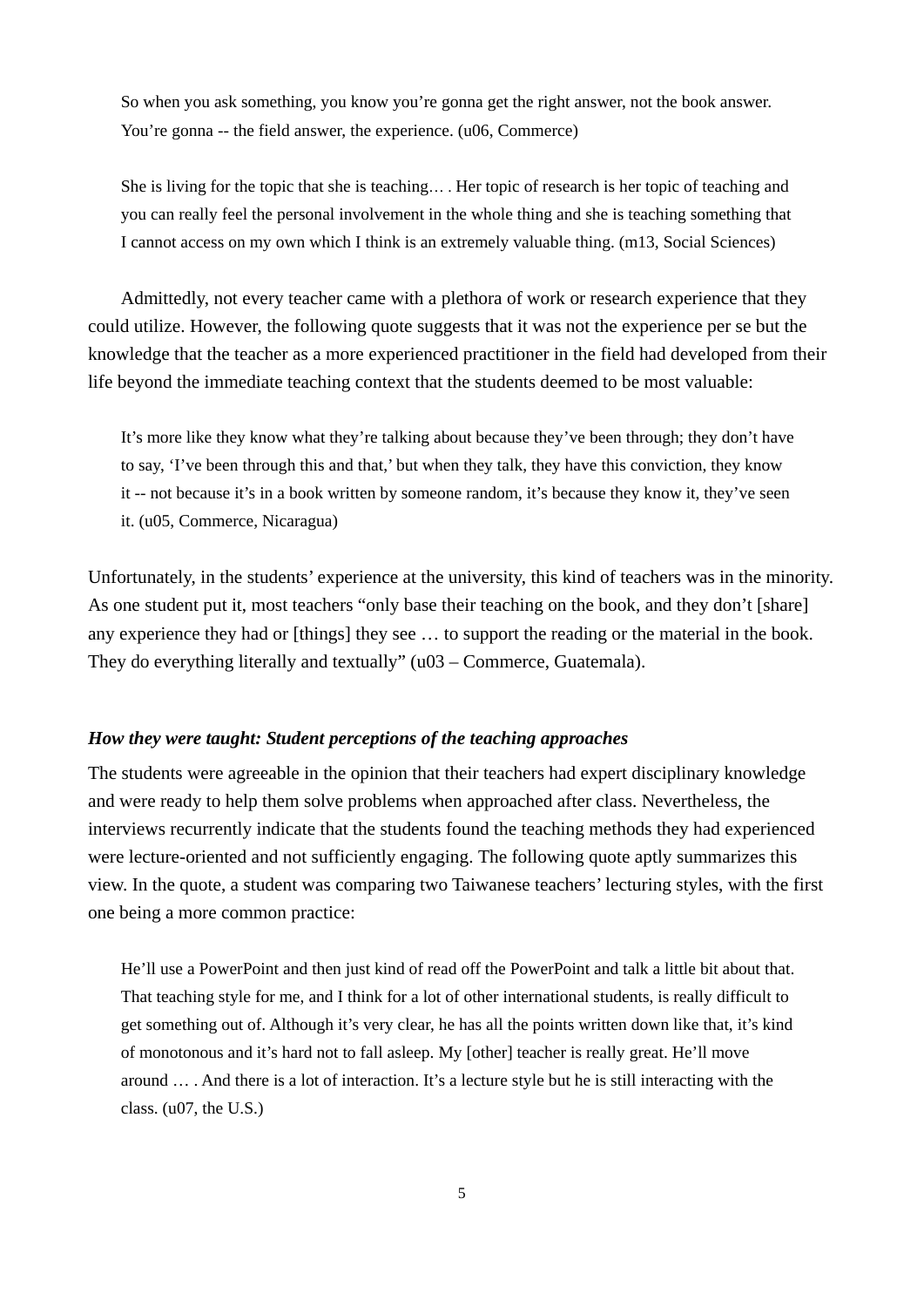The lack of interaction was also highlighted in the students' discussions of how their teachers dealt with reading materials that they assigned students to read before class. Some said they would expect the teachers to conduct interactive activities based on students' understanding of the readings, but they found the teachers often just lectured on the readings. According to the students, this approach differed greatly from their prior experience in their countries: "[back home] when the teachers said 'read this' is because … you were going to apply what you read into something else. She wasn't going to tell you the concepts of what you read again" (m04, Nicaragua).

Several students said they noticed their teachers' intent to interact with the class, especially the younger teachers or teachers who had experiences overseas, but the intent was often not successfully executed. These teachers were found to adopt two techniques to encourage interaction. The first involved asking if students had questions and posing questions to them, which the participants noted often induced few responses. One student recounted why she was unable to interact with the teacher in this kind of situation:

There is no discussion. Pretty much like when they lecture, they lecture, and then at the end of the time would be like 'Any questions?'. Well, we just learn this; there is nothing to focus on or any questions to ask. (m07, the U.S.)

This was not an isolated comment. Others expressed the similar concern that the amount of information received during a lecture was normally too large for them to process before the teacher posed a question. The other common technique was to reward students who contributed thoughts bonus marks. Several undergraduate students reported that in some courses, a teaching assistant would keep record of their participation. Disapproval of this method was ubiquitous among the participants. One asked, "What happens if you … understand everything that the teacher's saying, and you have no comments?" (u03, Guatemala); another observed that this method resulted in students making meaningless comments or asking uninspiring questions, consequently wasting everyone's time (m03, Nicaragua); still another said she refused to win marks this way because

the whole point of expressing your mind and sharing your ideas is to have the initiative to learn something from someone else, or to know if what you're saying is right or wrong; but nobody has initiative -- they just do it because they get something afterwards, and at the end, it's just grades, and to me, that's just pointless. (u05, Nicaragua)

Clearly, the form of interaction the students felt was missing in the teaching was not a one-way, superficial exchange between the teacher and students but a more interactive and thought-provoking discussion. One Master's student recalled experiencing the latter type of interaction in one of her courses:

Everyone gathered in their own groups and they discussed and then after we had discussed the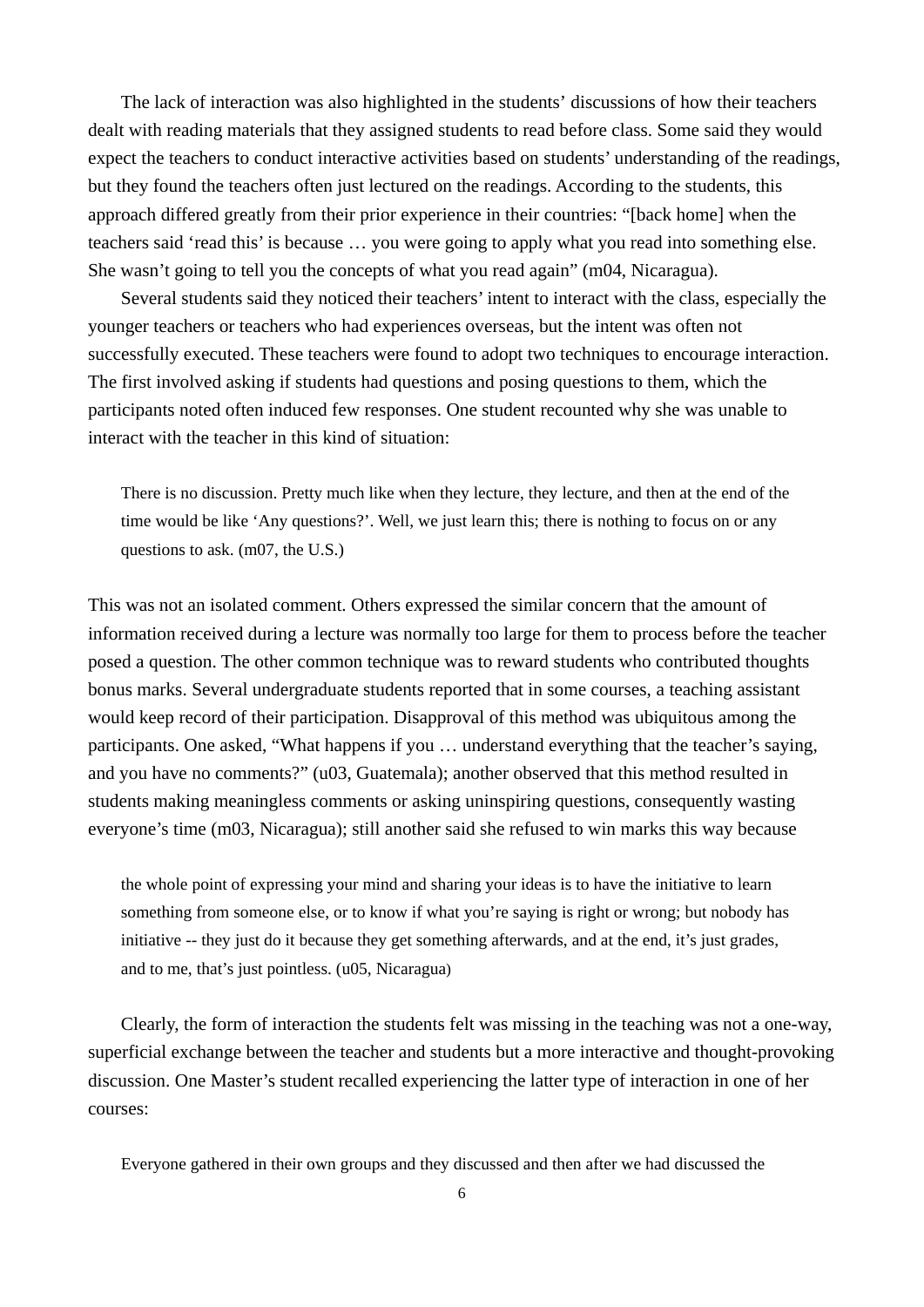cases in each group then we had to discuss them all together in a big class so it was quite a nice experience because we all got the chance to express our thoughts and discuss and debate so that we had the opportunity to be more able to say what we thought and everyone participated more. (m01, Commerce)

Most students, however, did not report this level of interaction in their courses, and it appeared to be particularly disappointing for Master's students. For example, a fourth year Master's student said he could not recollect having a good discussion in his classes (m10, the U.S.) and another first year student also stated, "I've never been in a class where a comment has really started a fascinating dialogue" (m09, the U.S.).

#### **Discussion and conclusion**

Put together, the findings concerning the course content suggest that, from the students' perspective, the connection between what they were learning and their real life contexts was relatively weak. This weak connection was manifested in three aspects: the predominant lecturing style, which aimed at the breadth of content knowledge; a reliance on drawing examples from the textbook rather than from the real life to illustrate the content being taught; and a lack of the teacher bringing their personal knowledge (i.e., knowledge developed in the everyday life that is related to the course content) to the teaching. While such a traditional teaching approach may be, as previously stated, a product of the exam-dominated educational system, it is perplexing to identify its prevalence in this study, given that the pressure of exams is lifted off learners and hence their teachers at university. One reason that can account for this form of practice is that it may accord with the teachers' own conception of learning.

According to Paine (1990), the learning process in Confucius-heritage cultures (CHCs) involves four key stages. The first three require the learner to learn perceptual knowledge from the text, understand the knowledge and solidifying the knowledge. Only when all this has been achieved can one apply the knowledge. Moreover, as understanding and solidifying knowledge have to be achieved through accruing a substantial amount of content and reviewing it diligently, and the teacher is believe to be an expert in the content, teachers are expected to teach as much content as they can in a systematic and efficient manner. As for knowledge application, despite the abundant literature on CHC learners, how they are taught to apply what they learn at school remained unknown. In fact, as Hu (2002) pointed out, the potential application of school knowledge in CHCs is rarely made transparent to learners; what is considered more important by CHC teachers is to help learners build a strong foundation on which their future application of this knowledge is possible. In other words, it is believed that real-life application takes place *after* one leaves school. Accordingly, knowledge beyond the educational context, including examples from the real life, and the teacher's or learners' personal experiences, is not regarded as significant forms of knowledge at university.

7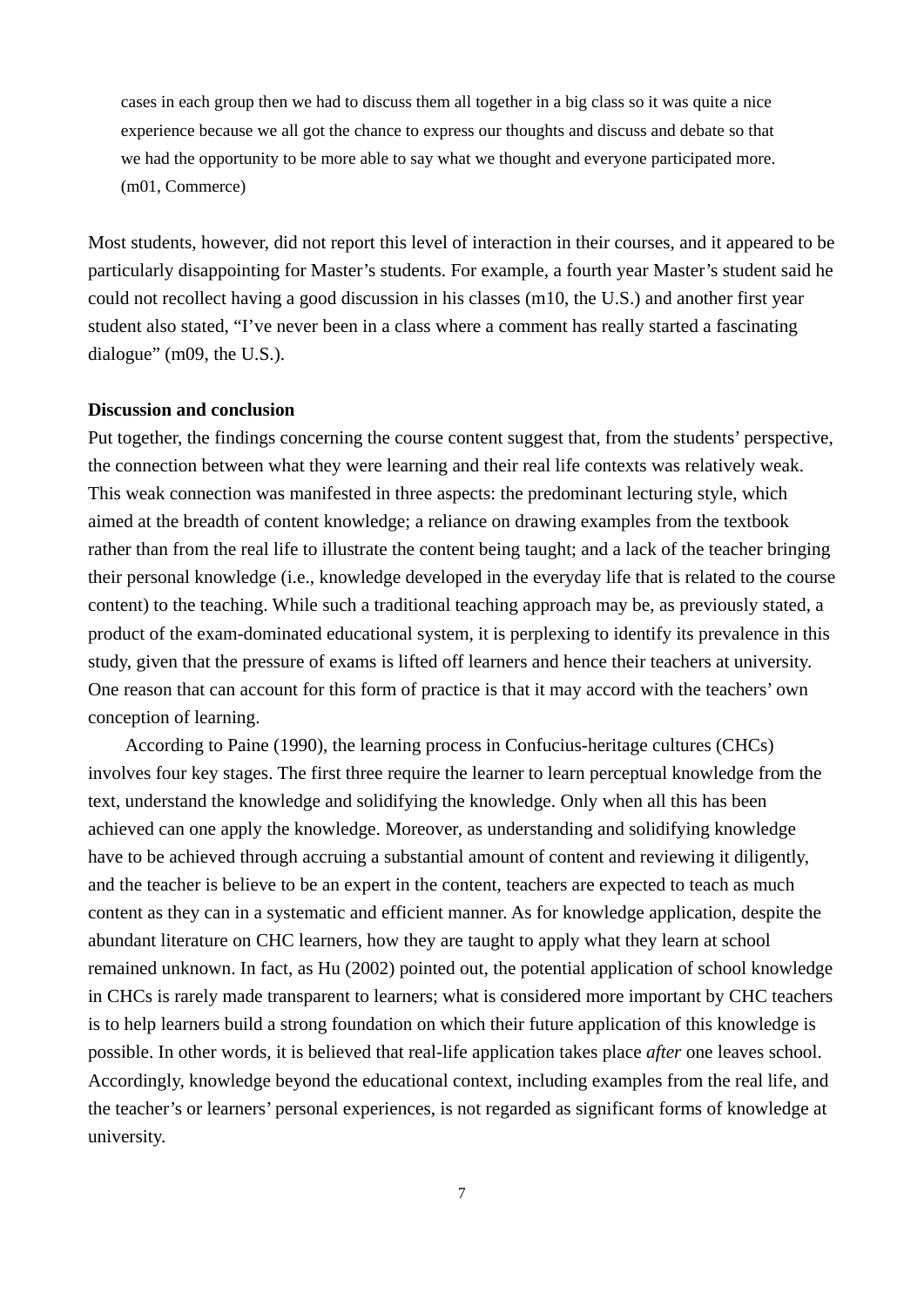The students' description of the Taiwan teaching practice, in fact, resembles that of a traditional form of East Asian practice documented in the literature. This warrant special attention given that traditional and authoritarian pedagogies are indisputably seen as undesirable in modern East Asia and scholars have optimistically predicted the transformation of East Asian university teaching as a result of the burgeoning number of foreign-educated academics (Kember et al., 2006; Tam, Heng & Jiang, 2009). Admittedly, students in this study did observe the teacher's intention to shun an authoritarian teaching approach by welcoming students to speak in class. Therefore, it could be said that changes were happening, albeit slowly. Nevertheless, it remains unclear whether the slow change was because the teachers do not have know how to implement a less traditional approach effectively (as seen in their ways to conduct interaction) or because the Asian belief about the aforementioned learning stages is still solidly rooted in the culture. Future research exploring the views of the teaching staff in this regard will be an especially valuable contribution.

Like in many countries, university teachers in Taiwan do not receive teacher education before taking the post. This did not seem to be a major problem prior to the arrival of international students on university campuses since teachers and students held similar beliefs and expectations about education. With the growing presence of international students, particularly those from the West, East Asian universities are urged to reexamine their programs that involve Western students, and to better support these students in their study sojourn and the teachers who are teaching these students. Presently, in Taiwan, the main support for teachers include talks and workshops that intend to improve teachers' English language skills and teaching methods. While these are useful measures, the study argues that additional, longer term action should be taken to help teachers examine their existing conceptions of learning and teaching as studies have demonstrated a correlation between academics' conceptions of teaching and their approaches to teaching (Trigwell & Prosser, 1996). Further, more research on international students' experiences with East Asian teaching should be conducted and results be made accessible to teachers. It should be emphasized that this study does not suggest that converting to a Western pedagogic approach is the solution since student demographics are becoming heterogeneous and adopting such an approach may hamper other students' learning. Rather, the study argues that by understanding the educational beliefs of their own and of their students, teachers will be more aware of the difficulties their students may be experiencing and more able to make informed pedagogic decisions appropriate to most learners. This will, in turn, not only benefit international students but local students as well.

Overall, these results point to a highly structured pedagogic approach characterized by strong teacher control, manifested in the dominant lecturing style and class interaction. As previously discussed, CHC teachers see providing a large amount of content for students as their main responsibility. This may have, in part, contributed to their mostly expository methods as in a practical sense they may have felt lecturing through slides in a predetermined order ensured that all prepared content was taught. Their inclination to lecture in this manner may also have been made stronger by the fact that the most of them were teaching in a foreign language. Hsien (2012) found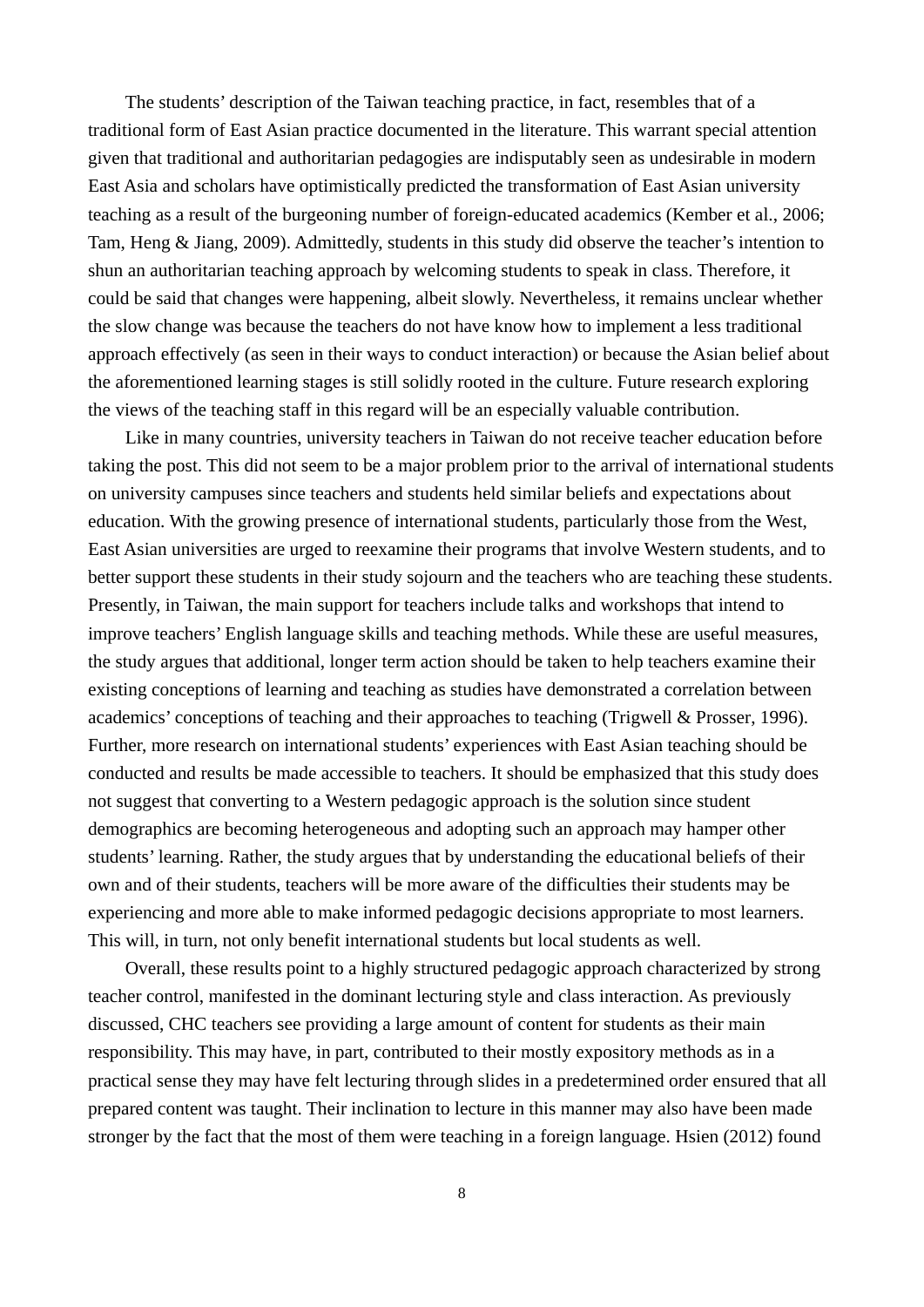that being able to present the course material clearly in English was a major concern for Chinese lecturers in the U.K. because according to the lecturers, British students tended to attribute their own inability to understand the content to nonnative English speaking lecturers' English. The teachers in the present study may have shared the same concern, which caused them to focus on the clarity of their presentations in order to avoid such criticism from students. A third explanation is that this lecturing approach is reminiscent of the "virtuoso" teaching model described by Paine's (1990), which portrays the relationship between the teacher and students in CHCs as one between a performer and the audience. In this model, a crucial role of a good teacher is to command the stage by virtue of their skillful performance. This does not mean the teacher is indifferent to student needs, as they are expected to adjust the pace and content of their teaching according to the progress of a particular student group. Nevertheless, this expository approach remains one that highlights the teacher demonstrating their ability to illuminate the content and learners being part of a group rather than individuals.

With regard to the strong teacher control in class interaction, the findings show that interaction in the Taiwan teaching context was orchestrated in the sense that the class time allocated to teacher and student talking was clearly demarcated and that students' opportunities to speak were carefully planned. For example, only when the teacher finished their presentation were students invited to talk. Interruptions of lectures by students appeared to be uncommon, suggesting that spontaneous interaction initiated by students during lectures was not encouraged, which indicates a lower tolerance of disorder and the unpredictable in the teaching practice. In addition, rewarding student participation in class interaction with bonus marks, regardless of what students actually contributed to the discussion, shows that what mattered to the teaching was the effort students made to participate rather than them trying to enhance understanding and co-construct knowledge through sharing thoughts. This raises the question of whether the teachers who adopted this method with a view to increasing class interactivity believed in the pedagogic benefits of an interactive environment. As Kim (2002) found in her research, the Western notion of verbalizing one's thoughts facilitating one's thinking is not shared by East Asians, who consider silence and introspection as essential for thinking. The teachers in this study may have held the same belief but still created opportunities for students to interact (despite ineffectively in the students' view) because they were aware of the emphasis on interaction in modern education.

In conclusion, the Western students in this study felt that the Taiwan context considered the authoritative text and the teacher's analysis and interpretation of the text major forms of valid knowledge. They experienced frustration with this form of curriculum that is highly insulated from the real life. In contrast, they believed it to be paramount that what they were taught had immediate relevance to their life. They also viewed textbook content as knowledge that they could access on their own and therefore had less value. Hence, in terms of course content, the Taiwan teaching practices did not meet the students' expectations. Moreover, the students in this study could not identify with these teaching methods. They expected the teachers to involve them in a different way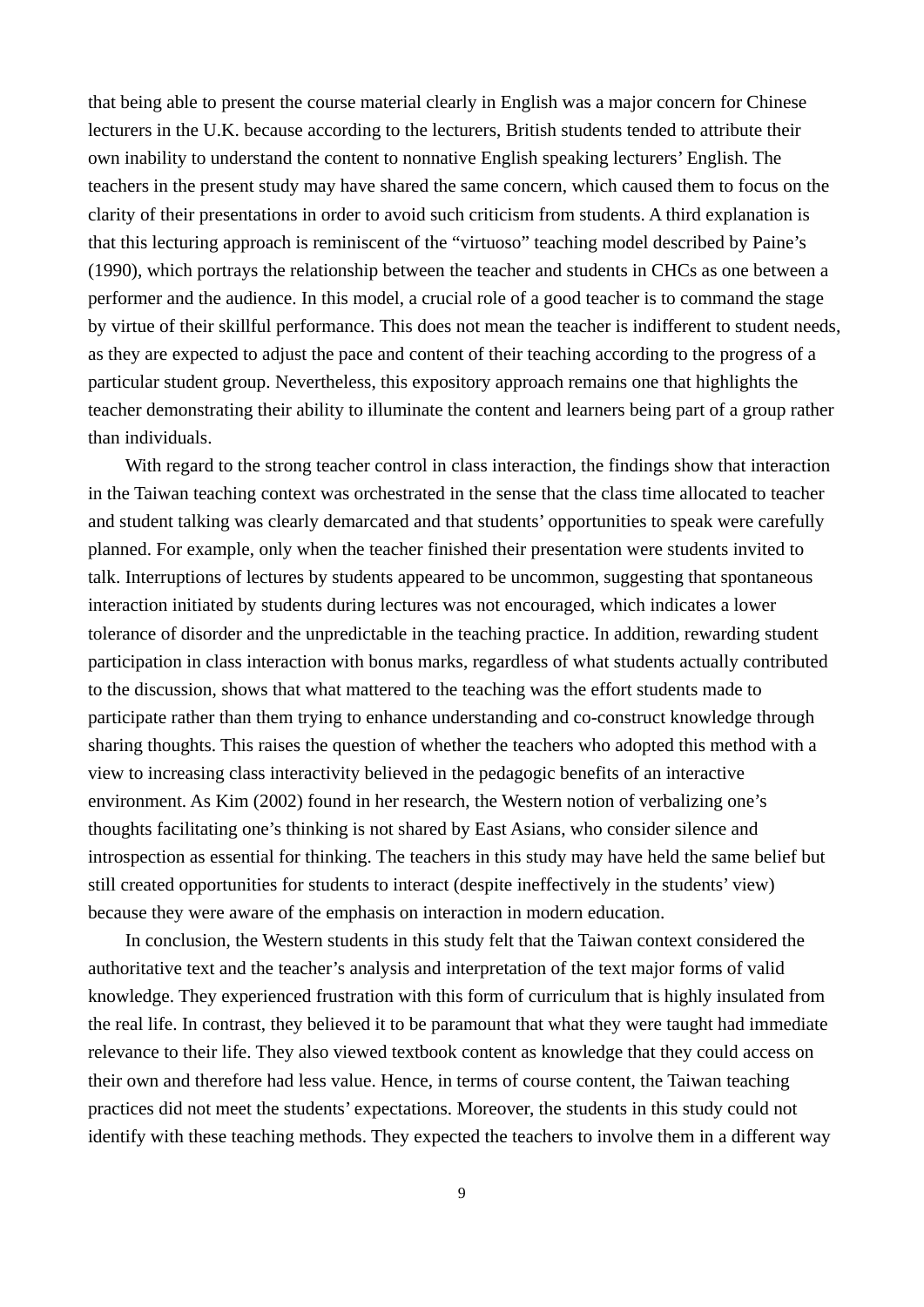in class. Their accounts indicate that in their formative education, primacy was given to the teacher inspiring students to think independently and critically about the content being taught by using different teaching methods, rather than given to the amount of content and the teacher's detailed elaboration on the content. Shaped by their educational experiences back home, the students were used to being able to question and challenge what was taught to them more spontaneously. They were also accustomed to the teacher challenging them to express their thoughts and debate with one another. However, while all of them expressed a strong motivation to interact with the teacher and their fellow students in class, the results show that most of them did not take the initiative to do so. This appeared to be partly due to their inability to digest the overwhelming amount of content to be able to discuss it, and partly due to their caution about behaving properly in a new culture. In sum, the students benefited little from the pedagogic approach they had experienced at the university.

#### **References**

- Chang, H.F. (2010). Universities' strategies for recruiting foreign students. *E-Soc Journal, 88*. Retrieved March 7, 2011 from http://www.nhu.edu.tw/~society/e-j/88/88-10.htm
- Chu, A.Z.-C., Chu, R. J.-C., & Jin, N. S.-J. (2010). International student recruiting policies in Asia Pacific countries: A comparative education study. *Journal of Liberal Arts and Social Sciences, 6*, 29-62.
- Education Statistics. (n.d.). *Number of Foreign Students in Taiwan.* Retrieved March 23, 2011 from http://www.edu.tw/files/site\_content/B0013/overview72.xls
- Hu, G. (2002). Potential Cultural Resistance to Pedagogical Imports: The Case of Communicative Language Teaching in China. *Language, Culture and Curriculum, 15*(2), 93-105.
- Hsieh, H.-h. (2011). Challenges facing Chinese academic staff in a UK university in terms of language, relationships and culture. *Teaching in Higher Education, 17*(4), 371-383.
- Jenkins, J., & Galloway, F. (2009). The adjustment problems faced by international and overseas Chinese students studying in Taiwan universities: A comparison of student and faculty/staff perceptions. *Asia Pacific Education Review, 10*(2), 159–168.
- Kember, D., McNaught, C., & Ma, R. (2006). *Excellent university teaching*. Hong Kong: Chinese University Press.
- Kim, H. S. (2002). We talk, therefore we think? A cultural analysis of the effect of talking on thinking. *Journal of Personality and Social Psychology, 83*(4), 828-842.
- Lee, K.-W. (2004). A Comparative Analysis of Foreign Student Needs in Taiwan. *Hsuan Chuang Humanities Journal, 2*, 19–44.
- Liu, L.F., & Sheu, T.M. (2008). International students' reasons for studying in Taiwan. *The Educator Monthly [*師友*], 493*, 8-13.
- Ministry of Education. (2004). *2005-2008 Directions of Education Policies.* Retrieved March 10, 2011 from http://www.edu.tw/files/site\_content/B0038/940817edumain.doc
- Ministry of Education. (2009). *Education in Taiwan 2009*. Retrieved March 10, 2011from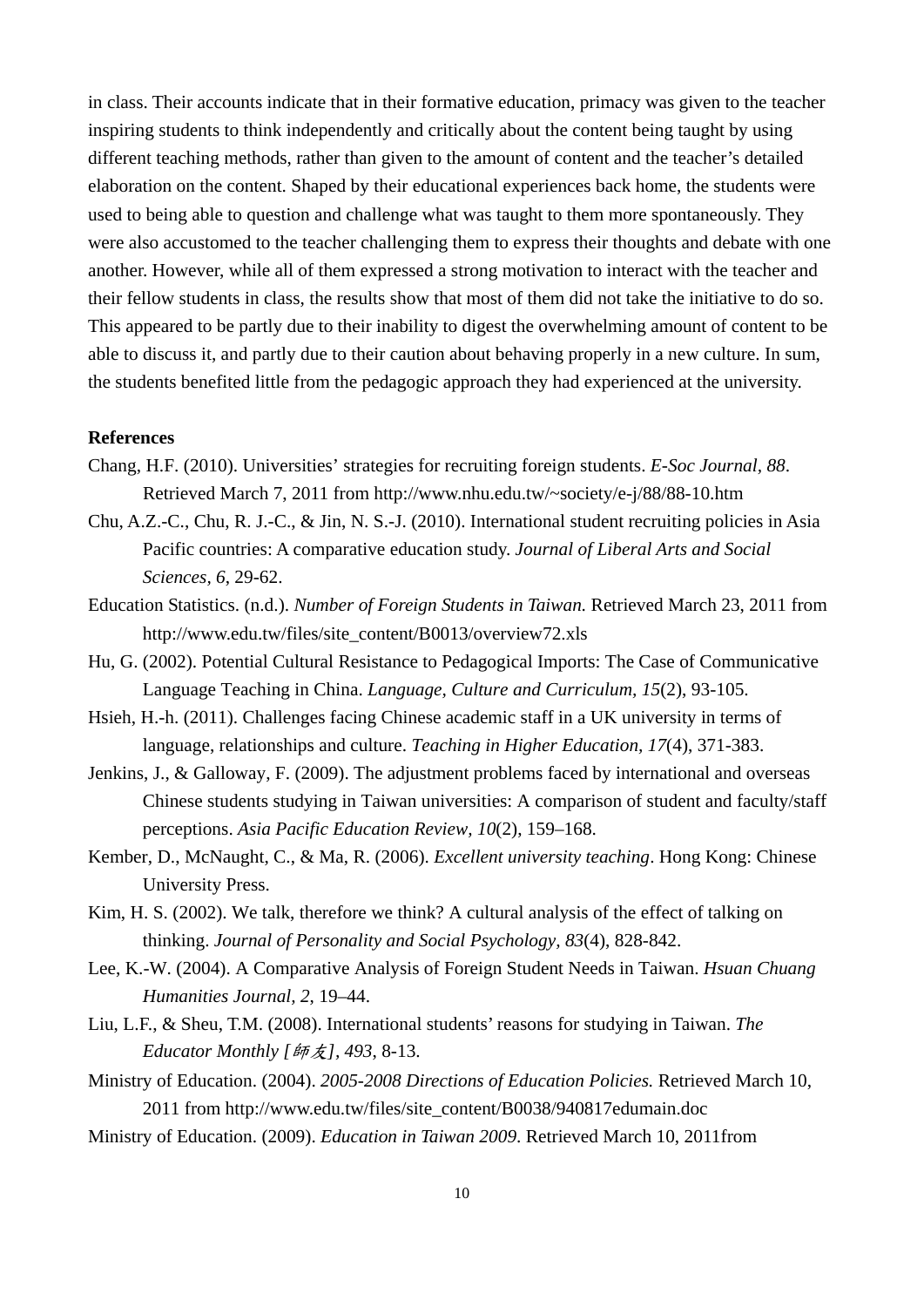http://english.moe.gov.tw/public/Attachment/9111111302271.pdf

- Paine, L.W. (1990). The teacher as virtuoso: A Chinese model for teaching. *Teachers College Record, 92*(1), 49-81.
- QSR International Pty Ltd. (2010). *NVivo 9.* Melbourne, Australia.
- Roberts, A., Chou, P., & Ching, G. (2010). Contemporary trends in East Asian higher education: Dispositions of international students in a Taiwan university. *Higher Education, 59*(2), 149–166.
- Shih, R.-C. (2006/7). Foreign students' perception and learning needs toward studying in Taiwan: A case study of DTAIC at NPUST. 英語教學與文化 [*English Teaching and Culture*], *2*, 131–141.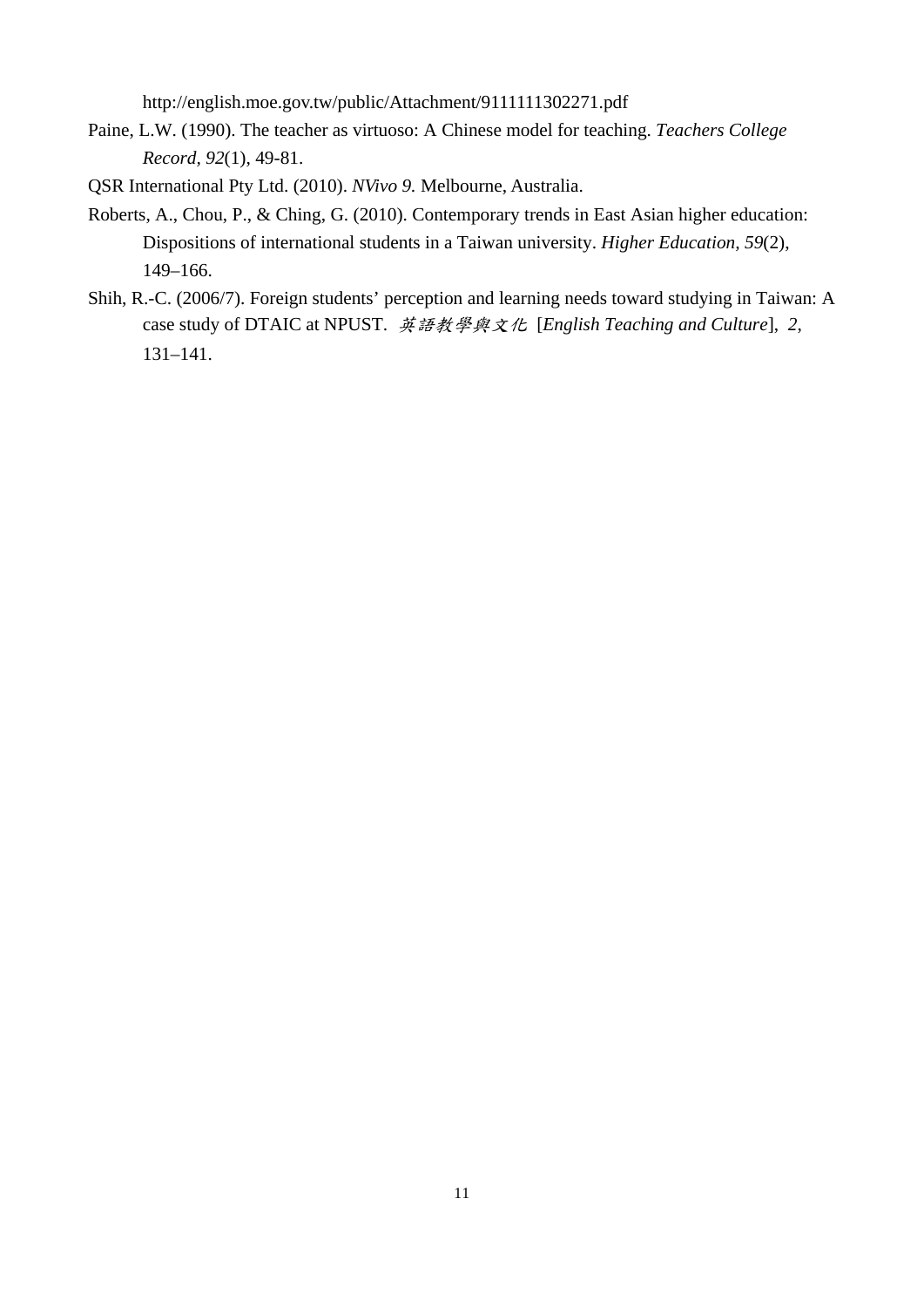## 國科會補助專題研究計畫項下出席國際學術會議心得報告

日期: 101年10月23日

| 計畫編號       | NSC 100-2410-H-004 -211                                                                                                       |             |              |  |
|------------|-------------------------------------------------------------------------------------------------------------------------------|-------------|--------------|--|
| 計畫名稱       | 國際學生與台灣學術環境互動之研究                                                                                                              |             |              |  |
| 出國人員<br>姓名 | 陳彩虹                                                                                                                           | 服務機構<br>及職稱 | 政治大學外文中心助理教授 |  |
| 會議時間       | 101年4月4日至<br>101年4月6日                                                                                                         | 會議地點        | 泰國曼谷         |  |
| 會議名稱       | (中文)第七屆亞太國際教育協會年會<br>(英文) 2012 Asia-Pacific Association for International Education (APAIE 2012)<br>Conference and Exhibition |             |              |  |
| 發表論文<br>題目 | (中文)以社會學觀點看學生的跨境學習經驗<br>$(\nexists \xi)$ A sociological perspective on student experience of cross-border learning            |             |              |  |

一、參加會議經過

今年度的亞太國際教育協會(APAIE)年會主辦單位及舉行地點為 Mahidol University,由於 有些指定飯店離該大學有些距離,大會安排了接駁渡輪,我發現這樣的安排有個很大的優點,每 天我會碰到固定的與會人士或學者,在渡輪上的時間我們會交換意見,討論前一天參加會議的內 容。我也因此有較多與各國大學負責招攬國際學生人員談話的機會,對各校推出的課程和方向有 了較深入的了解。對於研究者來說,這些資訊非常重要。本次會議在每一場次安排三篇文章發表, 我的 paper 被排在第一天 keynote speech 結束後發表,主題為學生流動性,我是第一位發表人,觀 眾對我的提問主要是與將學習者為中心的教學法運用在亞洲教學環境的相關議題,也有觀眾跟我 討論我所提出的分析架構。

發表完後我便專心聆聽其他學者的發表,我的場次除了我之外,還有澳洲昆士蘭大學繼續 教育和英語教學教育學院的兩位發表人從東南亞國協的經濟社群角度談論該地區的教育流動 性,他們對過去幾年來國際學生的流動方向和數據做了很仔細的分析,我受益很大;另一位同場 次韓國 Konkuk 大學的發表人則是報告他對在韓國的國際學生的研究發現,我得以比較他的研究 與我的研究之異同。其他場次中,我印象較深刻的是香港大學 Jane Jackson 教授關於短期留學生 文化敏感度發展過程的研究論文,她在報告中提到的一些研究留學生的方法給我一些啟發,若將 來遇到適合的研究情境我可能考慮使用。另一場談論歐洲區國家對東南亞區域高等教育變化的因 應策略,對我也很有啟發。此外,我也利用中間休息時間去瀏覽各國的大學在大會教育展覽區設 置的攤位,了解他們的國際化情況。

二、與會心得

APAIE 於 2004年成立,這是我第一次參加 APAIE 的年會,我發現此會議不僅吸引來自亞 太地區的學者和教育人士,而且含有高比例的歐美國家代表。我參加此會議的主要目的是想了解 亞太地區的學者對於在該地區就學的國際學生正在做些甚麼研究(由於亞太地區直到近幾年才開 始積極招收國際學生,這方面文獻目前非常仍十分缺乏)。另外一個目的是要我的國科會計畫研 究初步成果與此領域的各國學者分享,藉此呼籲從事國際教育人士除招生之外,更應重視國際學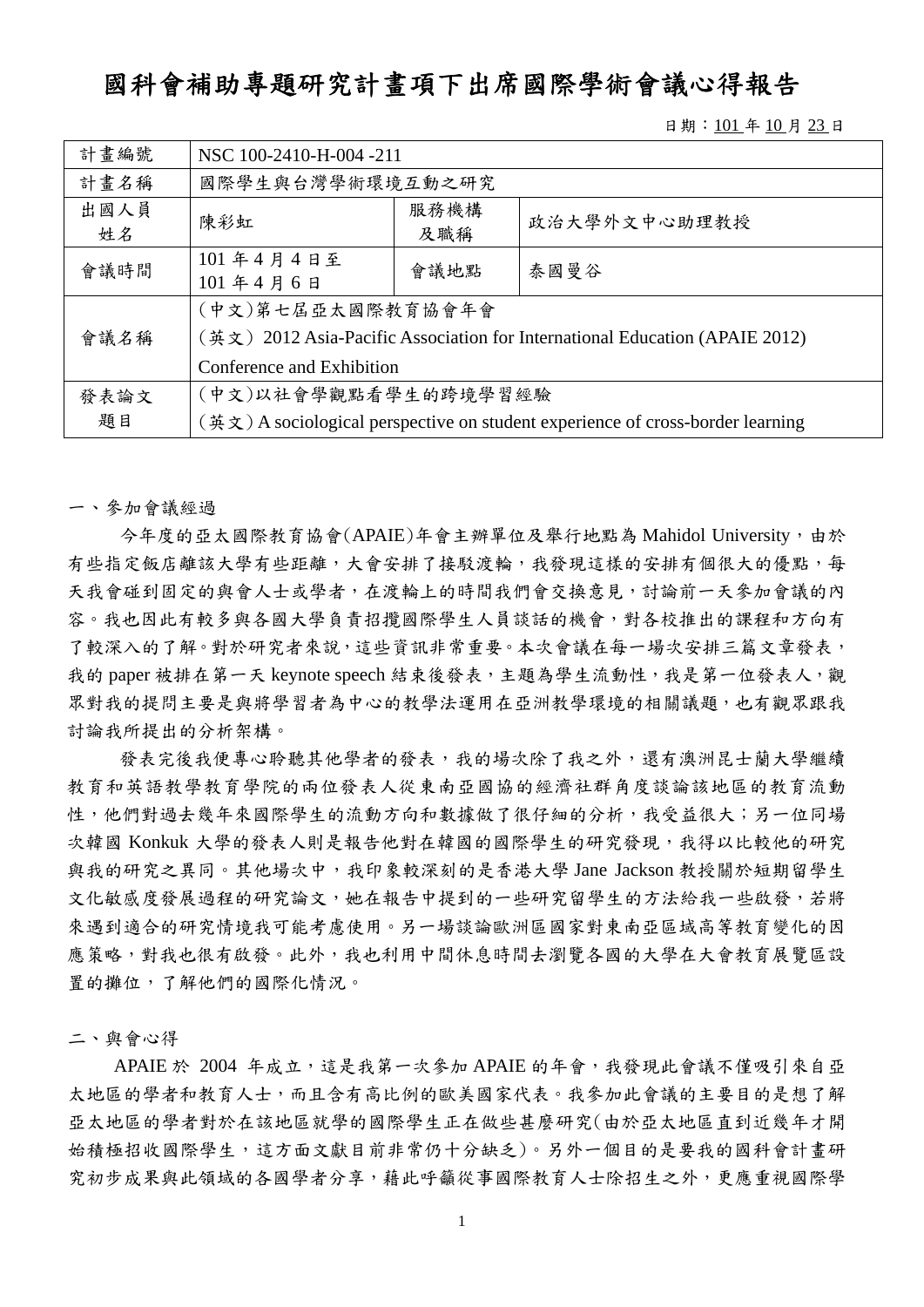生的學習經驗。第三個目的是要藉此會議了解其他亞太地區國家在此方面可能正在面臨的議題。 我的觀察是,如文獻所顯示,亞洲的高等教育機構仍將大部分重心置於招生策略,對與國際學生 相關的教學和學習議題的研究過少。我期待亞太國際教育協會能在未來的年會中規畫一個常設專 區探討這個主題,鼓勵亞太地區學者從事此方面的研究。

三、考察參觀活動

無

四、建議

建議年會可以更學術性一些,多一些研究論文發表,或是將研究論文(research papers) 與非研究性 文章(non-research papers)做區分。

五、攜回資料名稱及內容

Conference program: "University Social Responsibility for the Benefit of Mankind"

六、其他

論文摘要及論文被接受發表之大會證明文件(如下)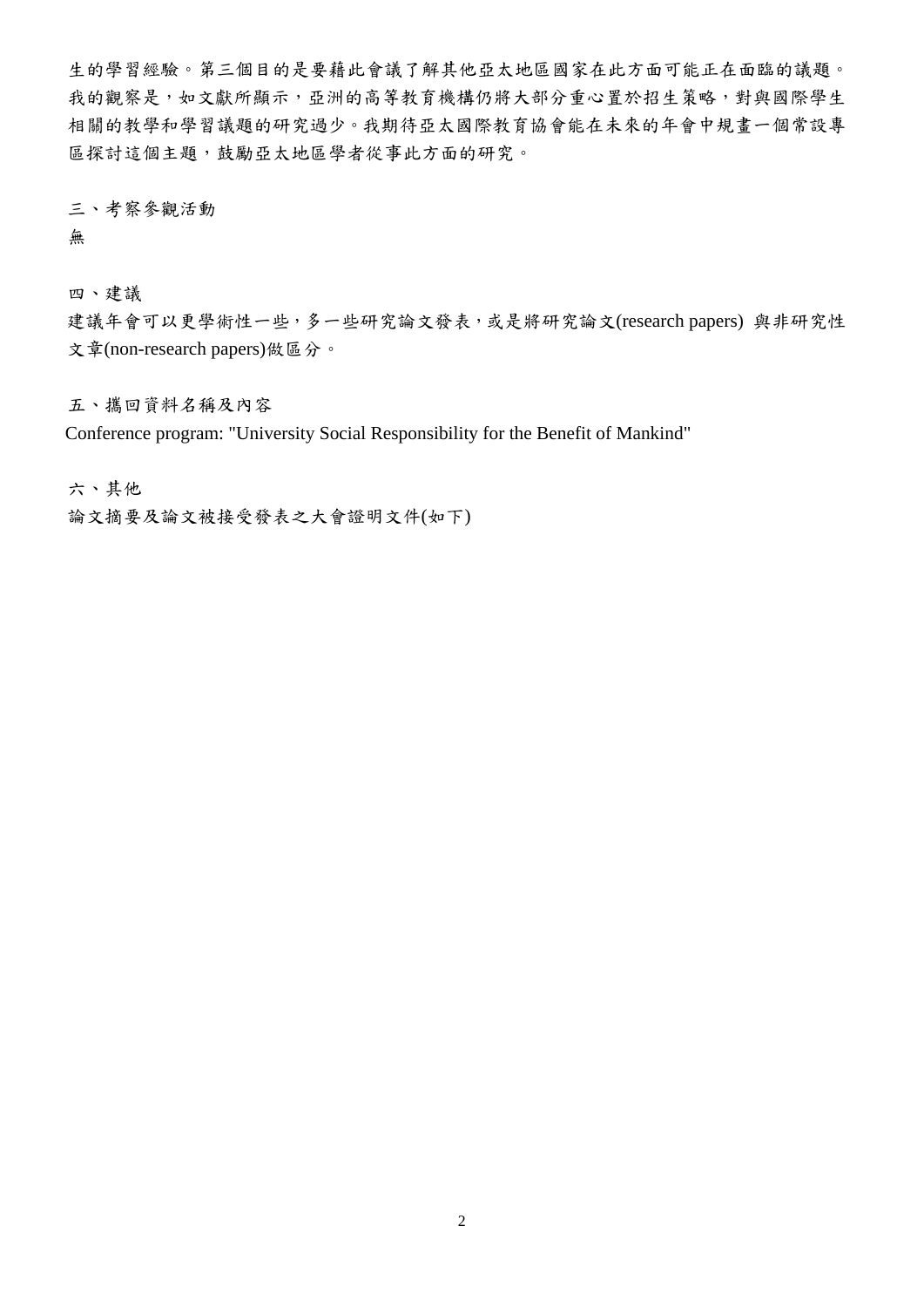#### **A sociological perspective on student experiences of cross-border learning**

Rainbow T.-H. CHEN

rchen@nccu.edu.tw National Chengchi University, Taiwan

This paper uses a sociological approach to explore international students' cross-border learning experiences in higher education. Drawing on Maton's Legitimation Code Theory, two qualitative studies were conducted: one involved Chinese students studying in Australia (henceforth, the Australia study) and the other involved non-Asian students studying in Taiwan (henceforth, the Taiwan study). The paper focuses on the interplay between the students' educational dispositions that they brought from their home countries and the pedagogic practices they encountered in their host learning environments. At the time of writing this abstract, the Australia study had been completed, while the Taiwan study was still in progress. The Australia study concluded that Chinese students experienced a 'code clash' during their adaptation to the teaching practices they encountered in Australia. This code clash was found to result in adverse educational and psychological consequences. Preliminary data from the Taiwan study also suggests a code clash, but with the roles of home/host nations, and the codes underpinning them, now being reversed. Certainly, this initial insight requires further investigation. It also remains to be seen whether the code clash (once fully identified) leads to differing consequences from those in the Australia study. A comparison of the findings from the two studies and its implications for Asia-pacific nations devoted to enlarging their international student body shall be available for report at the conference.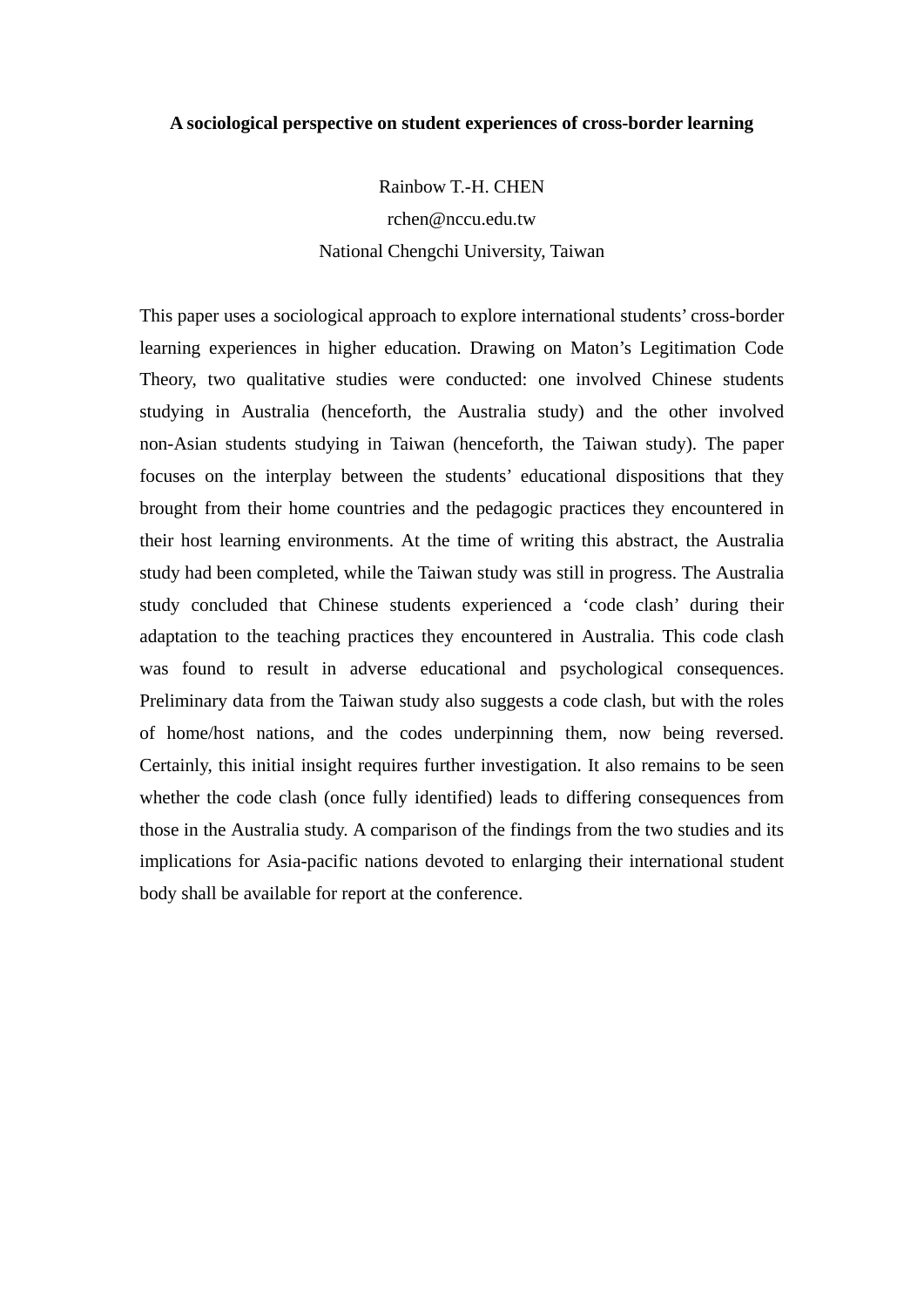

Dear Dr Rainbow Chen

Congratulations! Your abstract entitled A sociological perspective on student experiences of cross-border learning has been accepted for oral presentation at the APAIE Conference and Exhibition 2012.

If you have not registered to attend the conference, please click here for registration. Please confirm your attendance to present at the APAIE 2012 Conference and Exhibition before Monday 16th January 2012. We will contact you again before the end of January 2012 for further information and instructions.

If you require any assistance with regard to registration and confirmation, please contact: gracek@apaie.org

Regards,

Grace Kim *Asia-Pacific Association for International Education*  Tel: 82-2-3290-2938 Fax: 82-2-921-0684

> **Powered by:** abstracts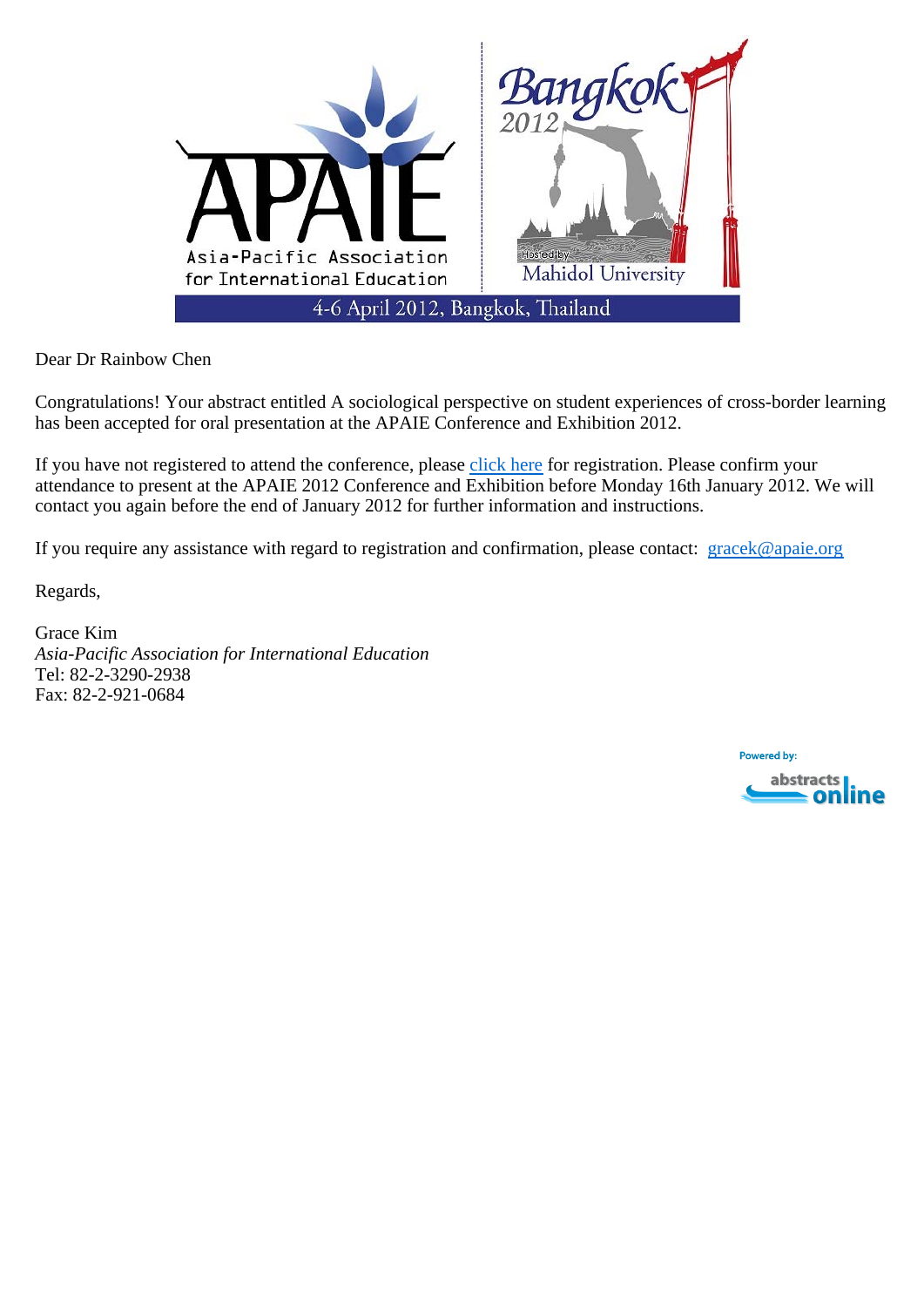# 國科會補助計畫衍生研發成果推廣資料表

日期:2012/10/23

|         | 計畫名稱:國際學生與台灣學術環境互動之研究     |            |  |  |  |
|---------|---------------------------|------------|--|--|--|
| 國科會補助計畫 | 計畫主持人:陳彩虹                 |            |  |  |  |
|         | 計畫編號: 100-2410-H-004-211- | 學門領域:課程與教學 |  |  |  |
|         |                           |            |  |  |  |
|         | 無研發成果推廣資料                 |            |  |  |  |
|         |                           |            |  |  |  |
|         |                           |            |  |  |  |
|         |                           |            |  |  |  |
|         |                           |            |  |  |  |
|         |                           |            |  |  |  |
|         |                           |            |  |  |  |
|         |                           |            |  |  |  |
|         |                           |            |  |  |  |
|         |                           |            |  |  |  |
|         |                           |            |  |  |  |
|         |                           |            |  |  |  |
|         |                           |            |  |  |  |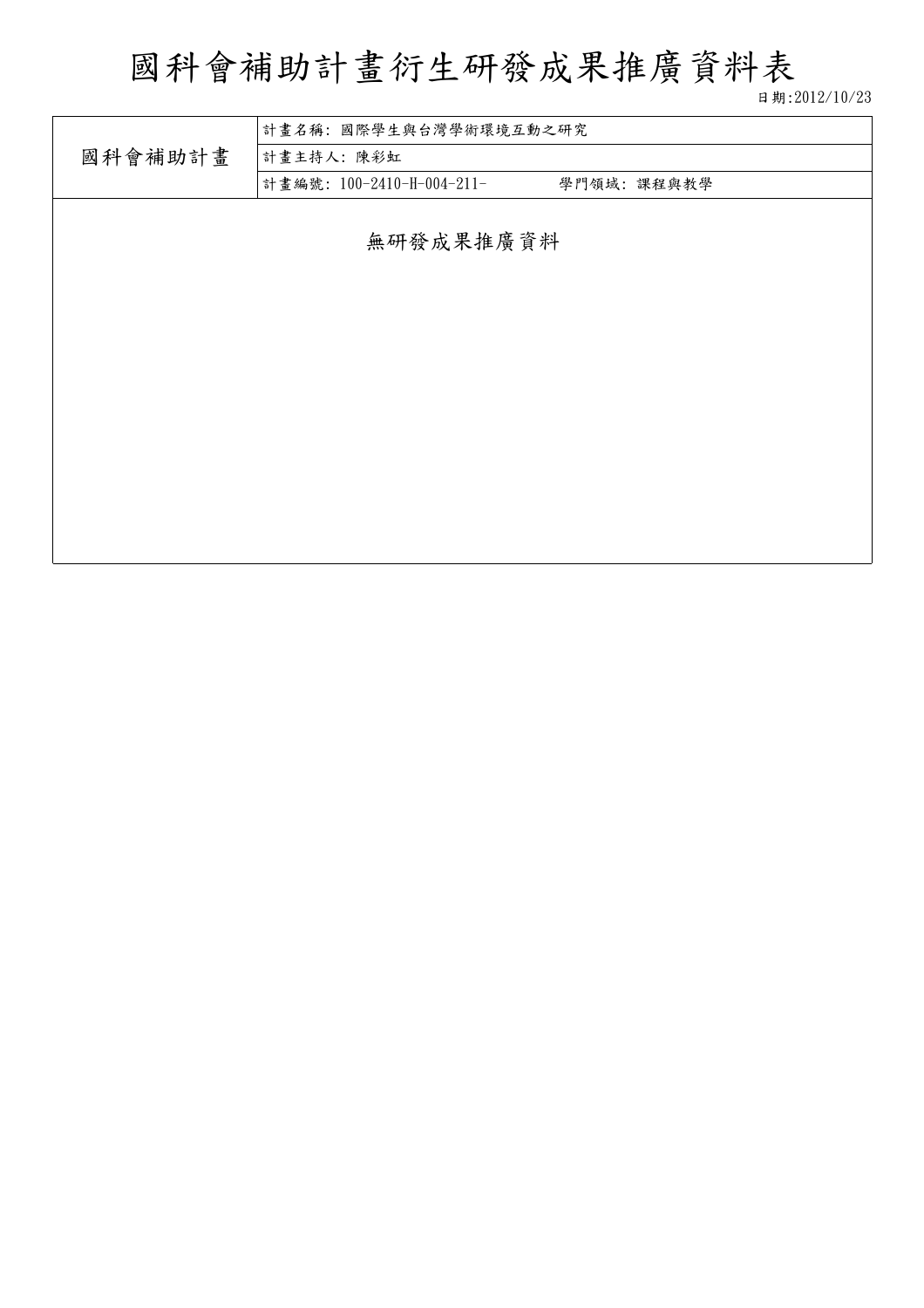100 年度專題研究計畫研究成果彙整表

| 計畫主持人:陳彩虹<br>計畫編號: 100-2410-H-004-211- |                 |                                  |                                                                |                                                                            |                              |                                                      |  |
|----------------------------------------|-----------------|----------------------------------|----------------------------------------------------------------|----------------------------------------------------------------------------|------------------------------|------------------------------------------------------|--|
|                                        |                 | 計畫名稱:國際學生與台灣學術環境互動之研究            |                                                                |                                                                            |                              |                                                      |  |
| 成果項目                                   |                 | 實際已達成<br>數 (被接受<br>或已發表)         | 量化<br>預期總達成<br>數(含實際已<br>達成數)                                  | 本計畫實<br>際貢獻百<br>分比                                                         | 單位                           | 備註(質化說<br>明:如數個計畫<br>共同成果、成果<br>列為該期刊之<br>封面故事<br>等) |  |
|                                        | 論文著作            | 期刊論文<br>研究報告/技術報告                | $\boldsymbol{0}$                                               | $\boldsymbol{0}$<br>$\boldsymbol{0}$                                       | 100%<br>100%                 | 篇                                                    |  |
|                                        |                 | 研討會論文                            | $\boldsymbol{0}$                                               | $\boldsymbol{0}$                                                           | 100%                         |                                                      |  |
|                                        |                 | 專書                               | $\boldsymbol{0}$                                               | $\boldsymbol{0}$                                                           | 100%                         |                                                      |  |
| 國內                                     | 專利              | 申請中件數<br>已獲得件數                   | $\overline{0}$<br>$\boldsymbol{0}$                             | $\boldsymbol{0}$<br>$\boldsymbol{0}$                                       | 100%<br>100%                 | 件                                                    |  |
|                                        |                 | 件數                               | $\boldsymbol{0}$                                               | $\boldsymbol{0}$                                                           | 100%                         | 件                                                    |  |
|                                        | 技術移轉            | 權利金                              | $\boldsymbol{0}$                                               | $\overline{0}$                                                             | 100%                         | 千元                                                   |  |
|                                        | 參與計畫人力<br>(本國籍) | 碩士生<br>博士生<br>博士後研究員<br>專任助理     | $\mathbf{1}$<br>$\overline{0}$<br>$\boldsymbol{0}$<br>$\theta$ | $\overline{0}$<br>$\boldsymbol{0}$<br>$\boldsymbol{0}$<br>$\boldsymbol{0}$ | 100%<br>100%<br>100%<br>100% | 人次                                                   |  |
| 國外                                     | 論文著作            | 期刊論文<br>研究報告/技術報告<br>研討會論文<br>專書 | $\overline{0}$<br>$\overline{0}$<br>$\overline{2}$<br>$\theta$ | $\overline{2}$<br>$\boldsymbol{0}$<br>$\boldsymbol{0}$<br>$\boldsymbol{0}$ | 100%<br>100%<br>100%<br>100% | 篇<br>章/本                                             |  |
|                                        | 專利              | 申請中件數<br>已獲得件數                   | $\boldsymbol{0}$<br>$\boldsymbol{0}$                           | $\boldsymbol{0}$<br>$\vert 0 \vert$                                        | 100%<br>100%                 | 件                                                    |  |
|                                        | 技術移轉            | 件數                               | $\boldsymbol{0}$                                               | $\pmb{0}$                                                                  | 100%                         | 件                                                    |  |
|                                        |                 | 權利金                              | $\boldsymbol{0}$                                               | 0                                                                          | 100%                         | 千元                                                   |  |
|                                        | 參與計畫人力<br>(外國籍) | 碩士生<br>博士生<br>博士後研究員             | $\boldsymbol{0}$<br>0<br>$\boldsymbol{0}$                      | $\boldsymbol{0}$<br>$\boldsymbol{0}$<br>$\boldsymbol{0}$                   | 100%<br>100%<br>100%         | 人次                                                   |  |
|                                        |                 | 專任助理                             | $\boldsymbol{0}$                                               | $\boldsymbol{0}$                                                           | 100%                         |                                                      |  |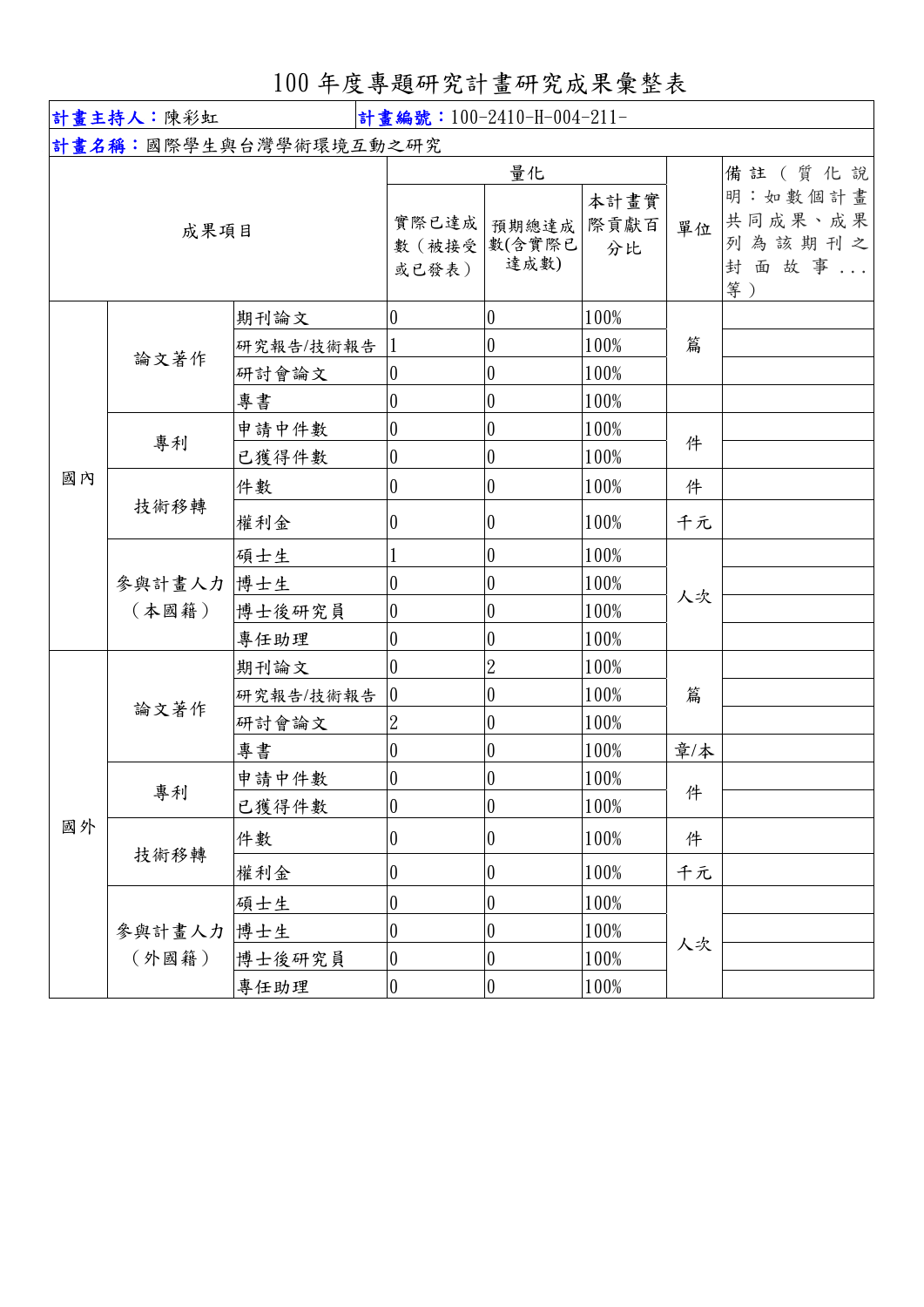|            | 無       |    |           |
|------------|---------|----|-----------|
| 其他成果       |         |    |           |
| (無法以量化表達之成 |         |    |           |
| 果如辦理學術活動、獲 |         |    |           |
| 得獎項、重要國際合  |         |    |           |
| 作、研究成果國際影響 |         |    |           |
| 力及其他協助產業技  |         |    |           |
| 術發展之具體效益事  |         |    |           |
| 項等,請以文字敘述填 |         |    |           |
| 列。)        |         |    |           |
|            |         |    |           |
|            | よ 里 石 口 | 县ル | 々攻まわ穴は筋結ま |

|        | 成果項目            | 量化 | 名稱或內容性質簡述 |
|--------|-----------------|----|-----------|
| 科      | 測驗工具(含質性與量性)    |    |           |
| 教      | 課程/模組           |    |           |
| 處      | 電腦及網路系統或工具      |    |           |
| 計      | 教材              |    |           |
| 晝<br>加 | 舉辦之活動/競賽        |    |           |
| 填      | 研討會/工作坊         |    |           |
| 項      | 電子報、網站          |    |           |
| 目      | 計畫成果推廣之參與(閱聽)人數 |    |           |